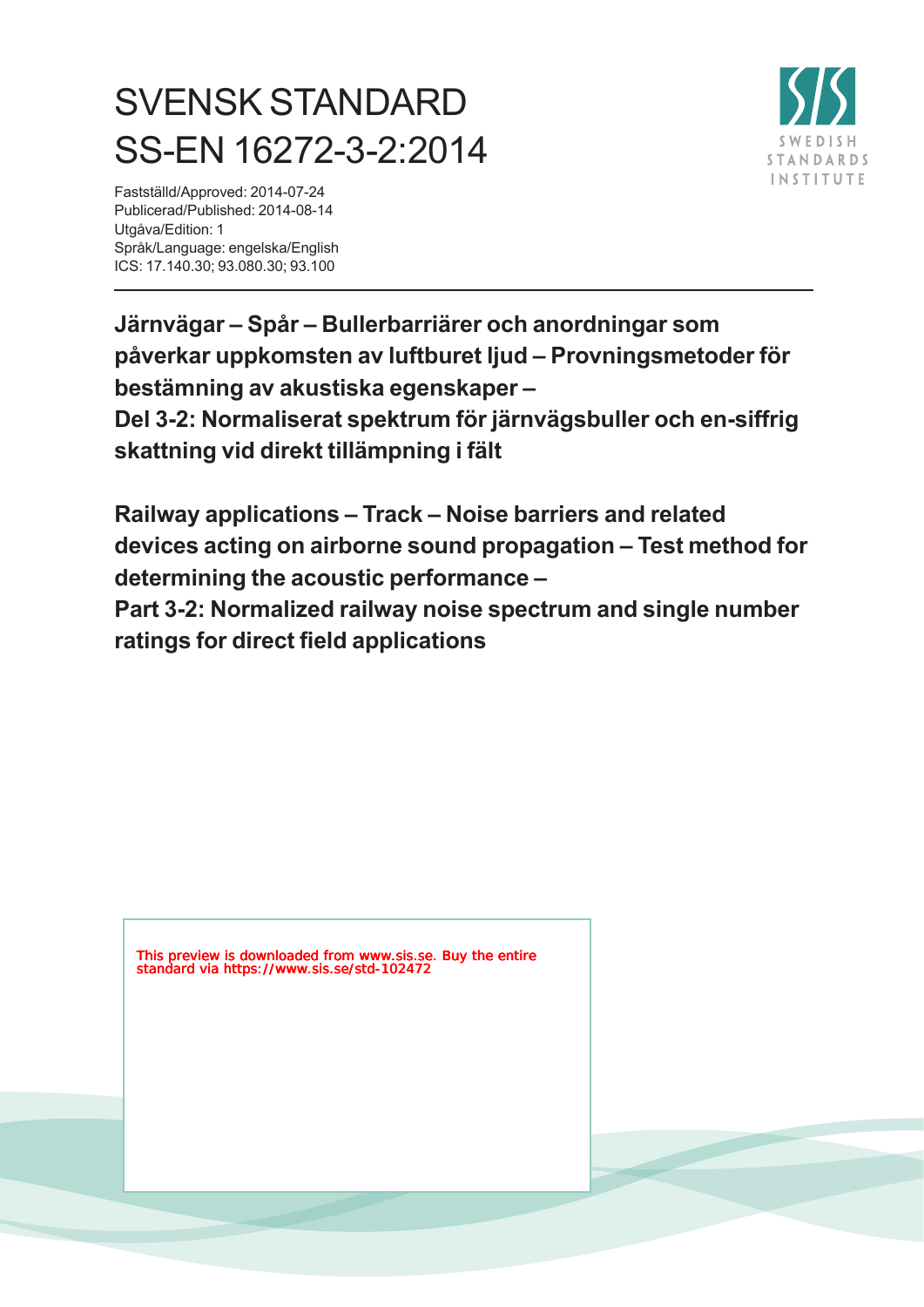# Standarder får världen att fungera

*SIS (Swedish Standards Institute) är en fristående ideell förening med medlemmar från både privat och offentlig sektor. Vi är en del av det europeiska och globala nätverk som utarbetar internationella standarder. Standarder är dokumenterad kunskap utvecklad av framstående aktörer inom industri, näringsliv och samhälle och befrämjar handel över gränser, bidrar till att processer och produkter blir säkrare samt effektiviserar din verksamhet.* 

#### **Delta och påverka**

Som medlem i SIS har du möjlighet att påverka framtida standarder inom ditt område på nationell, europeisk och global nivå. Du får samtidigt tillgång till tidig information om utvecklingen inom din bransch.

#### **Ta del av det färdiga arbetet**

Vi erbjuder våra kunder allt som rör standarder och deras tillämpning. Hos oss kan du köpa alla publikationer du behöver – allt från enskilda standarder, tekniska rapporter och standardpaket till handböcker och onlinetjänster. Genom vår webbtjänst e-nav får du tillgång till ett lättnavigerat bibliotek där alla standarder som är aktuella för ditt företag finns tillgängliga. Standarder och handböcker är källor till kunskap. Vi säljer dem.

#### **Utveckla din kompetens och lyckas bättre i ditt arbete**

Hos SIS kan du gå öppna eller företagsinterna utbildningar kring innehåll och tillämpning av standarder. Genom vår närhet till den internationella utvecklingen och ISO får du rätt kunskap i rätt tid, direkt från källan. Med vår kunskap om standarders möjligheter hjälper vi våra kunder att skapa verklig nytta och lönsamhet i sina verksamheter.

**Vill du veta mer om SIS eller hur standarder kan effektivisera din verksamhet är du välkommen in på www.sis.se eller ta kontakt med oss på tel 08-555 523 00.**

# Standards make the world go round

*SIS (Swedish Standards Institute) is an independent non-profit organisation with members from both the private and public sectors. We are part of the European and global network that draws up international standards. Standards consist of documented knowledge developed by prominent actors within the industry, business world and society. They promote cross-border trade, they help to make processes and products safer and they streamline your organisation.*

#### **Take part and have influence**

As a member of SIS you will have the possibility to participate in standardization activities on national, European and global level. The membership in SIS will give you the opportunity to influence future standards and gain access to early stage information about developments within your field.

#### **Get to know the finished work**

We offer our customers everything in connection with standards and their application. You can purchase all the publications you need from us - everything from individual standards, technical reports and standard packages through to manuals and online services. Our web service e-nav gives you access to an easy-to-navigate library where all standards that are relevant to your company are available. Standards and manuals are sources of knowledge. We sell them.

#### **Increase understanding and improve perception**

With SIS you can undergo either shared or in-house training in the content and application of standards. Thanks to our proximity to international development and ISO you receive the right knowledge at the right time, direct from the source. With our knowledge about the potential of standards, we assist our customers in creating tangible benefit and profitability in their organisations.

**If you want to know more about SIS, or how standards can streamline your organisation, please visit www.sis.se or contact us on phone +46 (0)8-555 523 00**



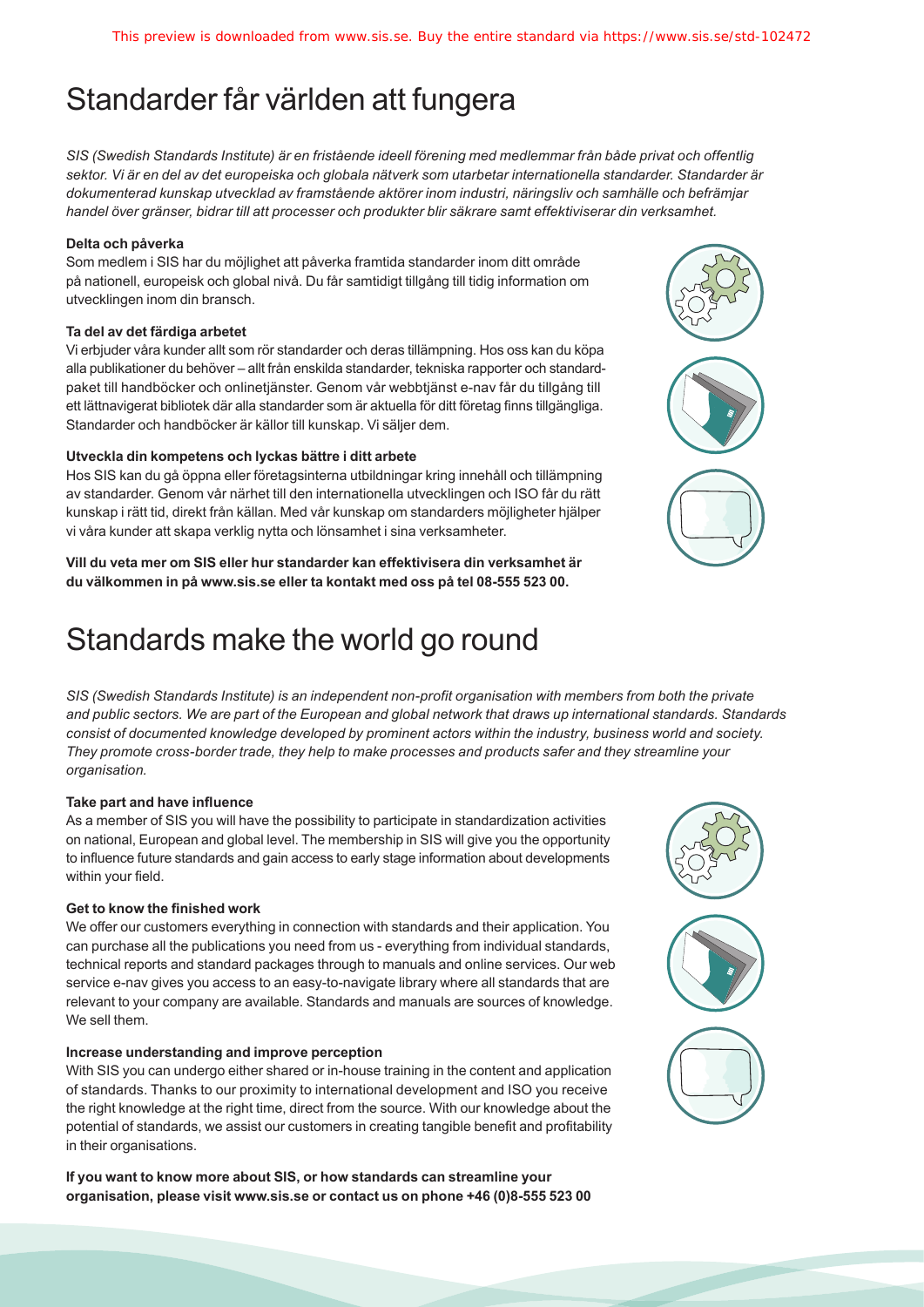Europastandarden EN 16272-3-2:2014 gäller som svensk standard. Detta dokument innehåller den officiella engelska versionen av EN 16272-3-2:2014.

The European Standard EN 16272-3-2:2014 has the status of a Swedish Standard. This document contains the official version of EN 16272-3-2:2014.

© Copyright / Upphovsrätten till denna produkt tillhör SIS, Swedish Standards Institute, Stockholm, Sverige. Användningen av denna produkt regleras av slutanvändarlicensen som återfinns i denna produkt, se standardens sista sidor.

© Copyright SIS, Swedish Standards Institute, Stockholm, Sweden. All rights reserved. The use of this product is governed by the end-user licence for this product. You will find the licence in the end of this document.

*Upplysningar om sakinnehållet i standarden lämnas av SIS, Swedish Standards Institute, telefon 08-555 520 00. Standarder kan beställas hos SIS Förlag AB som även lämnar allmänna upplysningar om svensk och utländsk standard.*

*Information about the content of the standard is available from the Swedish Standards Institute (SIS), telephone +46 8 555 520 00. Standards may be ordered from SIS Förlag AB, who can also provide general information about Swedish and foreign standards.*

Denna standard är framtagen av kommittén för Järnvägar, SIS / TK 254.

Har du synpunkter på innehållet i den här standarden, vill du delta i ett kommande revideringsarbete eller vara med och ta fram andra standarder inom området? Gå in på www.sis.se - där hittar du mer information.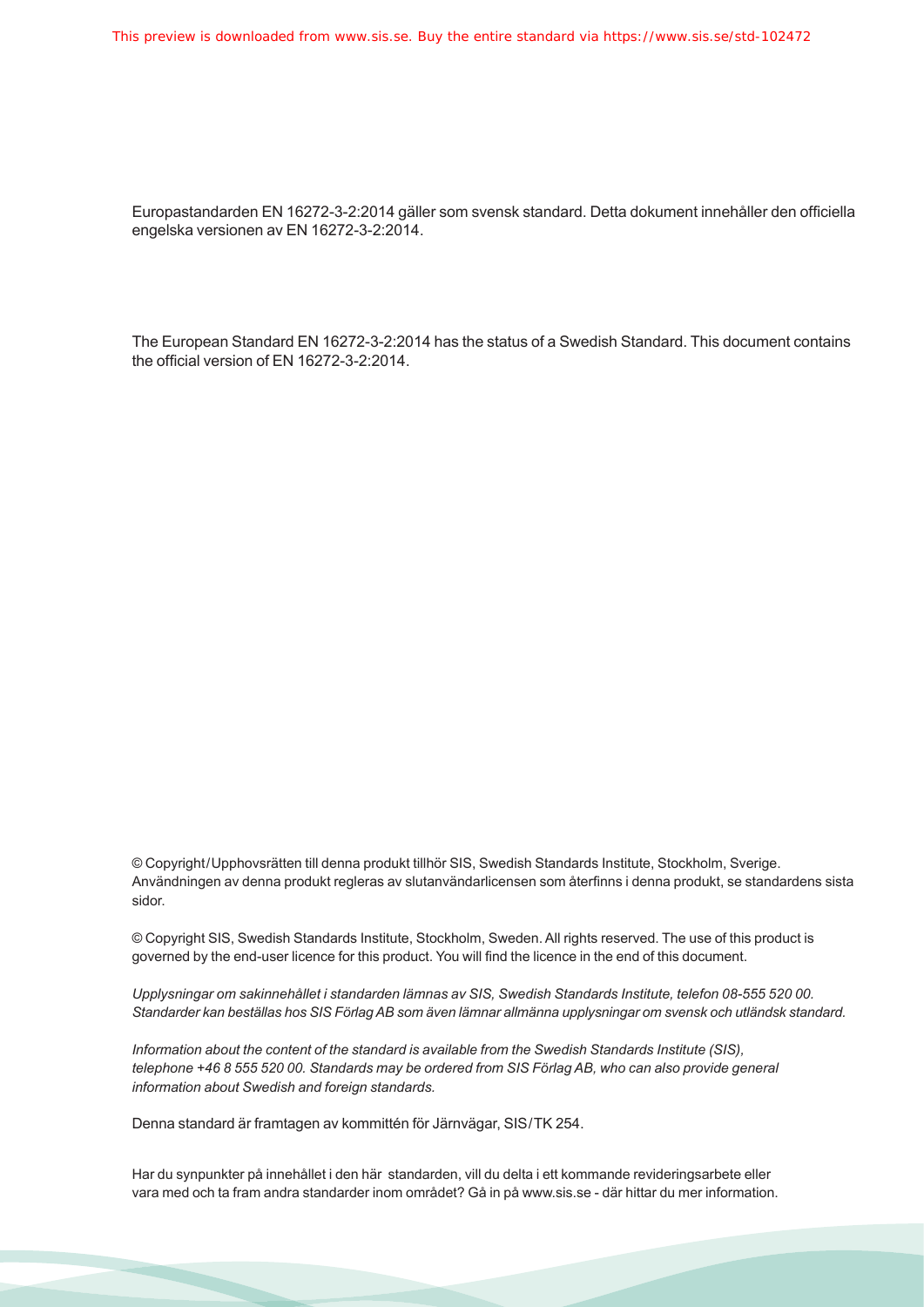This preview is downloaded from www.sis.se. Buy the entire standard via https://www.sis.se/std-102472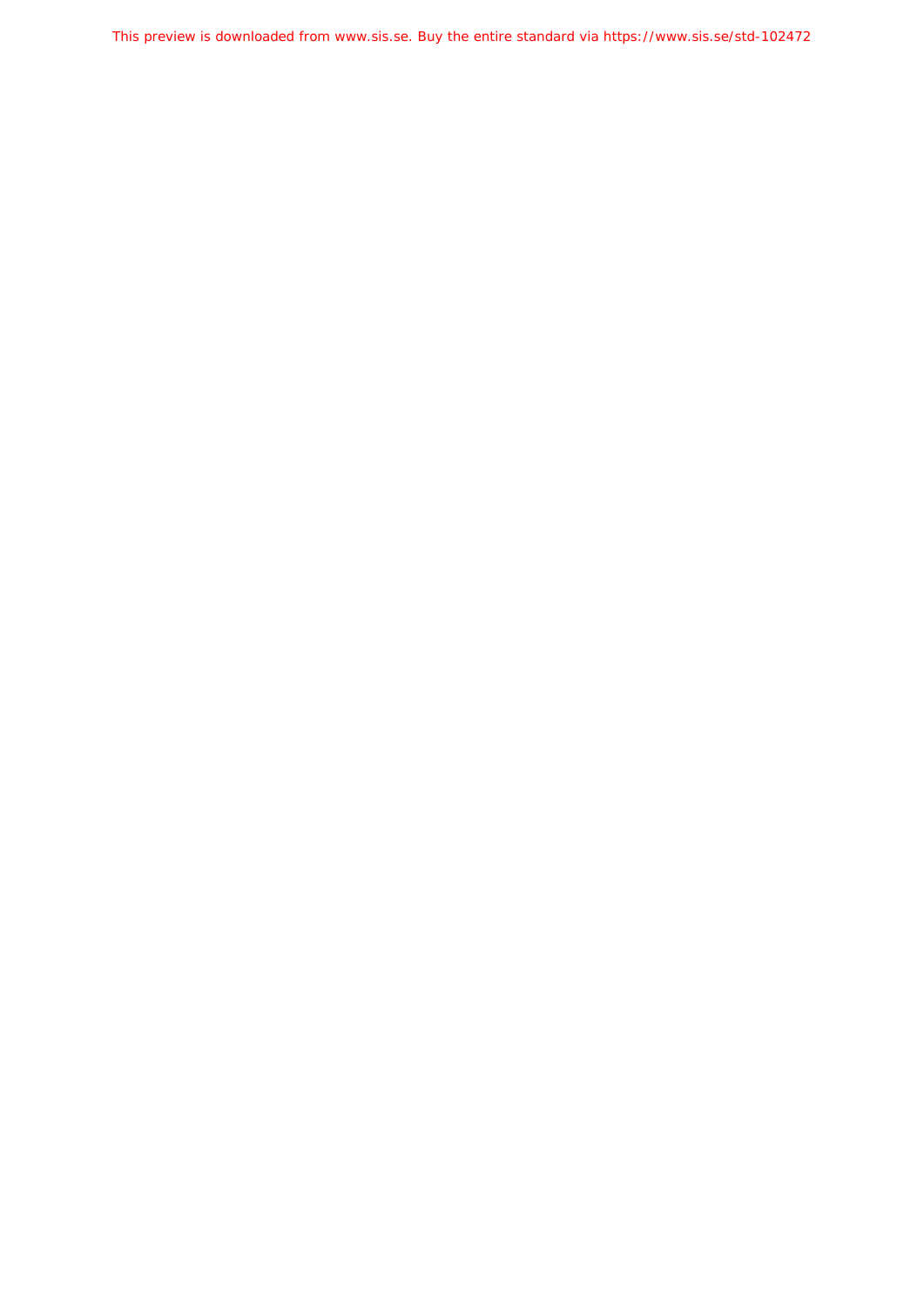This preview is downloaded from www.sis.se. Buy the entire standard via https://www.sis.se/std-102472

# EUROPEAN STANDARD NORME EUROPÉENNE EUROPÄISCHE NORM

# **EN 16272-3-2**

July 2014

ICS 17.140.30; 93.080.30

English Version

# Railway applications - Track - Noise barriers and related devices acting on airborne sound propagation - Test method for determining the acoustic performance - Part 3-2: Normalized railway noise spectrum and single number ratings for direct field applications

Applications ferroviaires - Voie - Dispositifs de réduction du bruit - Méthode d'essai pour la détermination des performances acoustiques - Partie 3-2 : Spectre de bruit ferroviaire normalisé et indices uniques d'évaluation pour des applications en champ direct

Bahnanwendungen - Oberbau - Lärmschutzwände und verwandte Vorrichtungen zur Beeinflussung der Luftschallausbreitung - Prüfverfahren zur Bestimmung der akustischen Eigenschaften - Teil 3-2: Standardisiertes Schienenverkehrslärmspektrum und Einzahl-Angaben für gerichtete Schallfelder

This European Standard was approved by CEN on 30 April 2014.

CEN members are bound to comply with the CEN/CENELEC Internal Regulations which stipulate the conditions for giving this European Standard the status of a national standard without any alteration. Up-to-date lists and bibliographical references concerning such national standards may be obtained on application to the CEN-CENELEC Management Centre or to any CEN member.

This European Standard exists in three official versions (English, French, German). A version in any other language made by translation under the responsibility of a CEN member into its own language and notified to the CEN-CENELEC Management Centre has the same status as the official versions.

CEN members are the national standards bodies of Austria, Belgium, Bulgaria, Croatia, Cyprus, Czech Republic, Denmark, Estonia, Finland, Former Yugoslav Republic of Macedonia, France, Germany, Greece, Hungary, Iceland, Ireland, Italy, Latvia, Lithuania, Luxembourg, Malta, Netherlands, Norway, Poland, Portugal, Romania, Slovakia, Slovenia, Spain, Sweden, Switzerland, Turkey and United Kingdom.



EUROPEAN COMMITTEE FOR STANDARDIZATION COMITÉ EUROPÉEN DE NORMALISATION EUROPÄISCHES KOMITEE FÜR NORMUNG

**CEN-CENELEC Management Centre: Avenue Marnix 17, B-1000 Brussels** 

Ref. No. EN 16272-3-2:2014 E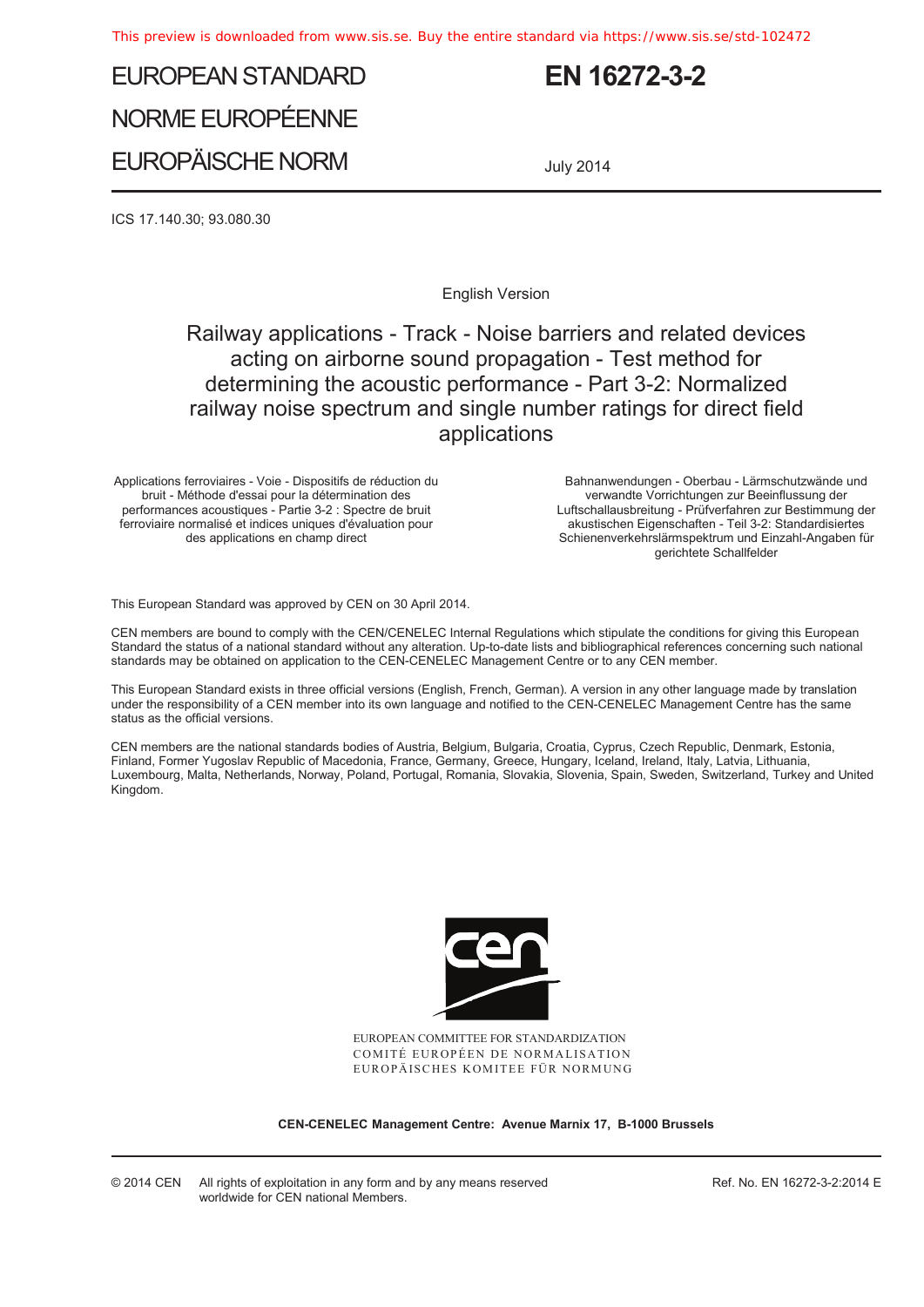This preview is downloaded from www.sis.se. Buy the entire standard via https://www.sis.se/std-102472 SS-EN 16272-3-2:2014 (E)

# **Contents**

| 1                     |                                                                                                     |  |
|-----------------------|-----------------------------------------------------------------------------------------------------|--|
| $\mathbf{2}$          |                                                                                                     |  |
| 3                     |                                                                                                     |  |
| $\boldsymbol{4}$      |                                                                                                     |  |
| 5                     |                                                                                                     |  |
| 6<br>6.1              |                                                                                                     |  |
| 6.2<br>6.3<br>6.4     |                                                                                                     |  |
| $\overline{7}$<br>7.1 |                                                                                                     |  |
| 7.2                   |                                                                                                     |  |
| 7.3<br>7.4            |                                                                                                     |  |
| 8                     |                                                                                                     |  |
|                       | Annex A (informative) Guidance note on use of the single-number rating of sound reflection index    |  |
|                       | Annex B (informative) Guidance note on use of the single-number rating of airborne sound insulation |  |
|                       | Annex C (informative) Guidance note on use of the single-number rating of sound diffraction index   |  |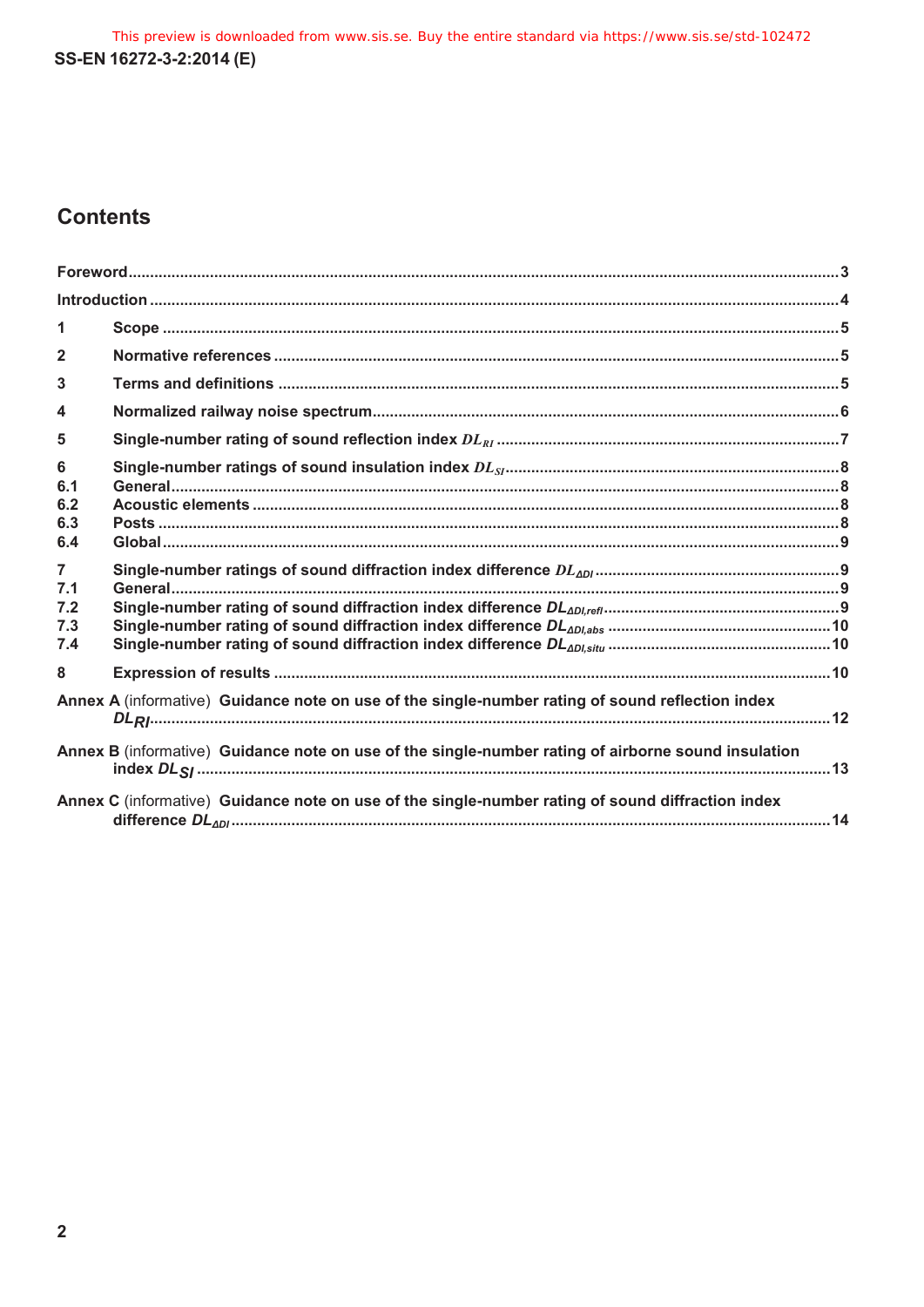# **Foreword**

This document (EN 16272-3-2:2014) has been prepared by Technical Committee CEN/TC 256 "Railway applications", the secretariat of which is held by DIN.

This European Standard shall be given the status of a national standard, either by publication of an identical text or by endorsement, at the latest by January 2015 and conflicting national standards shall be withdrawn at the latest by January 2015.

Attention is drawn to the possibility that some of the elements of this document may be the subject of patent rights. CEN [and/or CENELEC] shall not be held responsible for identifying any or all such patent rights.

This document has been prepared under a mandate given to CEN by the European Commission and the European Free Trade Association.

This European Standard is one of the series EN 16272, *Railway applications — Track — Noise barriers and related devices acting on airborne sound propagation — Test method for determining the acoustic performance*, as listed below:

- *Part 1: Intrinsic characteristics Sound absorption in the laboratory under diffuse sound field conditions*;
- *Part 2: Intrinsic characteristics Airborne sound insulation in the laboratory under diffuse sound field conditions*;
- *Part 3-1: Normalized railway noise spectrum and single number ratings for diffuse field applications*;
- *Part 3-2: Normalized railway noise spectrum and single number ratings for direct field applications* (the present document);
- *Part 5: Intrinsic characteristics In situ values of sound reflection under direct sound field conditions* (Technical Specification);
- *Part 6: Intrinsic characteristics In situ values of airborne sound insulation under direct sound field conditions*.

According to the CEN-CENELEC Internal Regulations, the national standards organizations of the following countries are bound to implement this European Standard: Austria, Belgium, Bulgaria, Croatia, Cyprus, Czech Republic, Denmark, Estonia, Finland, Former Yugoslav Republic of Macedonia, France, Germany, Greece, Hungary, Iceland, Ireland, Italy, Latvia, Lithuania, Luxembourg, Malta, Netherlands, Norway, Poland, Portugal, Romania, Slovakia, Slovenia, Spain, Sweden, Switzerland, Turkey and the United Kingdom.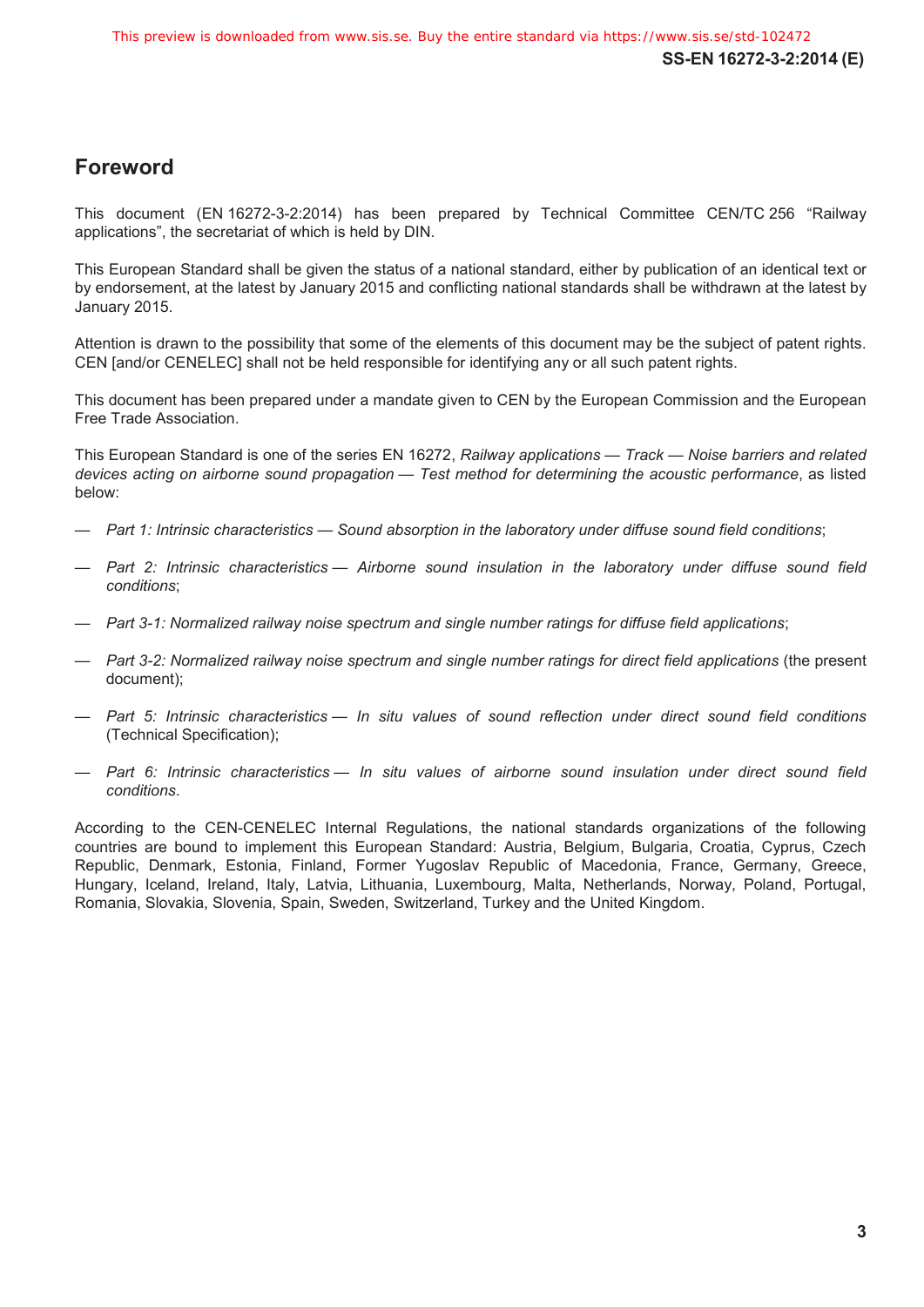# **Introduction**

This document is to be read in conjunction with prEN 16272-4, CEN/TS 16272-5 and EN 16272-6 and will be applied only to situations as described in those documents (direct sound field).

As the two main intrinsic acoustic characteristics of noise barriers and related devices acting on airborne sound propagation in a direct sound field, the sound reflection index and the sound insulation index, are frequency dependent, there is a need to define a reference railway noise spectrum for test purposes.

Also the sound diffraction index difference, the main intrinsic acoustic characteristic of added devices, i.e. products which may be added on the top of noise barriers and intended to contribute to sound attenuation acting primarily on the diffracted sound field, is frequency dependent and there is an analogous need to define a reference railway noise spectrum for test purposes.

This European Standard defines the basic properties of railway noise measured at the rail track side in terms of a characteristic normalized railway noise spectrum which is needed to evaluate single-number ratings of noise barriers and related devices acting on airborne sound propagation, except those used in reverberant conditions, e.g. inside tunnels or deep trenches.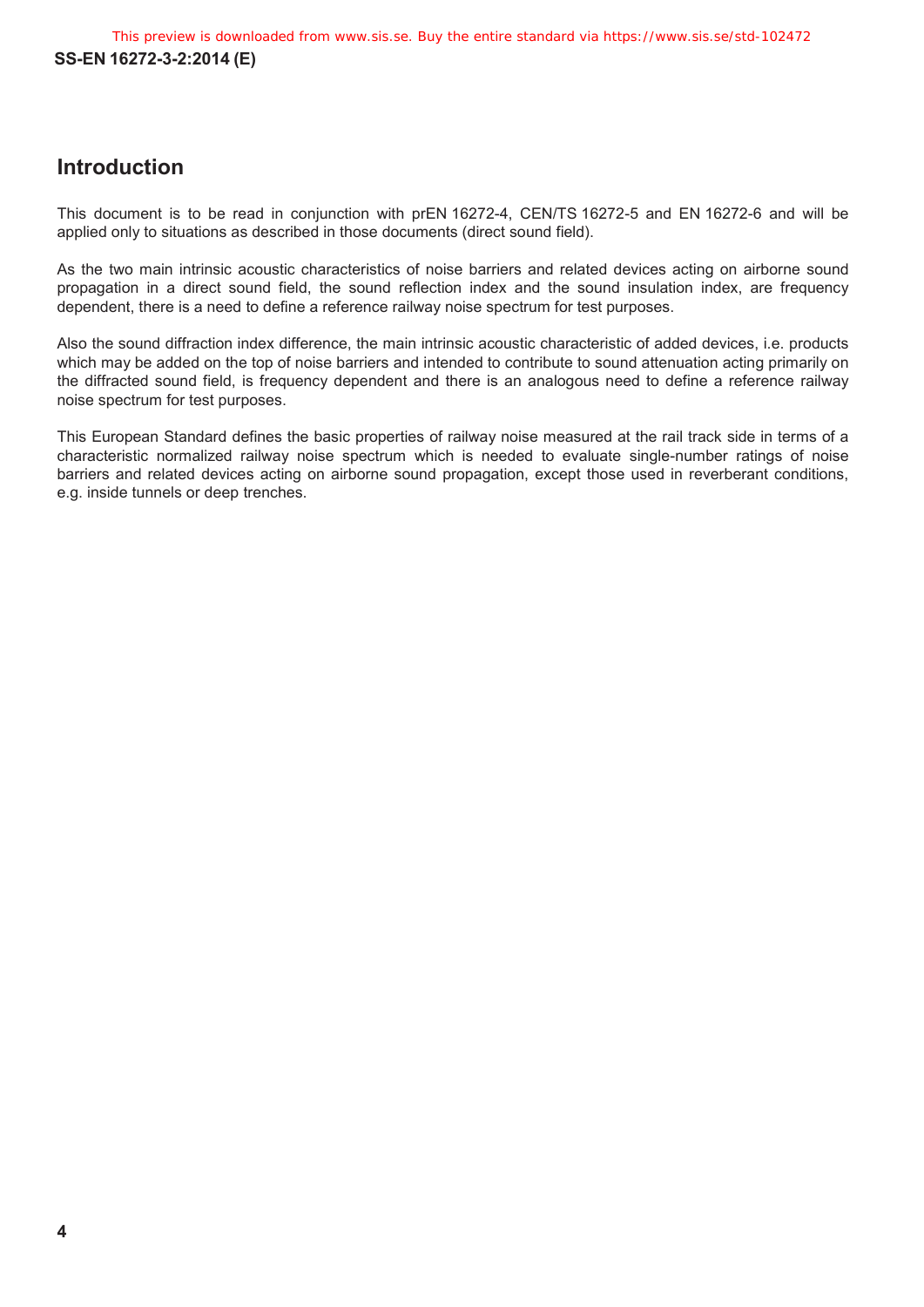### **1 Scope**

This European Standard specifies a normalized railway noise spectrum for the evaluation and assessment of the acoustic performance of devices designed to reduce airborne railway noise near railways.

All noise reducing devices different from noise barriers and related devices acting on airborne sound propagation, e.g. devices for attenuation of ground borne vibration and on board devices, are out of the scope of this European Standard.

## **2 Normative references**

The following documents, in whole or in part, are normatively referenced in this document and are indispensable for its application. For dated references, only the edition cited applies. For undated references, the latest edition of the referenced document (including any amendments) applies.

prEN 16272-4:2014, *Railway applications — Track — Noise barriers and related devices acting on airborne sound propagation — Test method for determining the acoustic performance — Part 4: Intrinsic characteristics — In situ values of sound diffraction under direct sound field conditions*

CEN/TS 16272-5:2014, *Railway applications — Track — Noise barriers and related devices acting on airborne sound propagation — Test method for determining the acoustic performance — Part 5: Intrinsic characteristics — In situ values of sound reflection under direct sound field conditions*

EN 16272-6:2014, *Railway applications — Track — Noise barriers and related devices acting on airborne sound propagation — Test method for determining the acoustic performance — Part 6: Intrinsic characteristics — In situ values of airborne sound insulation under direct sound field conditions*

## **3 Terms and definitions**

For the purposes of this document, the following terms and definitions apply.

#### **3.1**

#### **noise barrier**

noise reducing device, which obstructs the direct transmission of airborne sound emanating from railways

Note 1 to entry: It may either span or overhang the railway.

Note 2 to entry: Noise barriers are generally made of acoustic and structural elements (3.3 and 3.4).

## **3.2**

**cladding**

noise reducing device, which is attached to a wall or other structure and reduces the amount of sound reflected

Note 1 to entry: Claddings are generally made of acoustic and structural elements (3.3 and 3.4).

#### **3.3**

#### **acoustic element**

element whose primary function is to provide the acoustic performance of the device

#### **3.4**

#### **structural element**

element whose primary function is to support or hold in place acoustic elements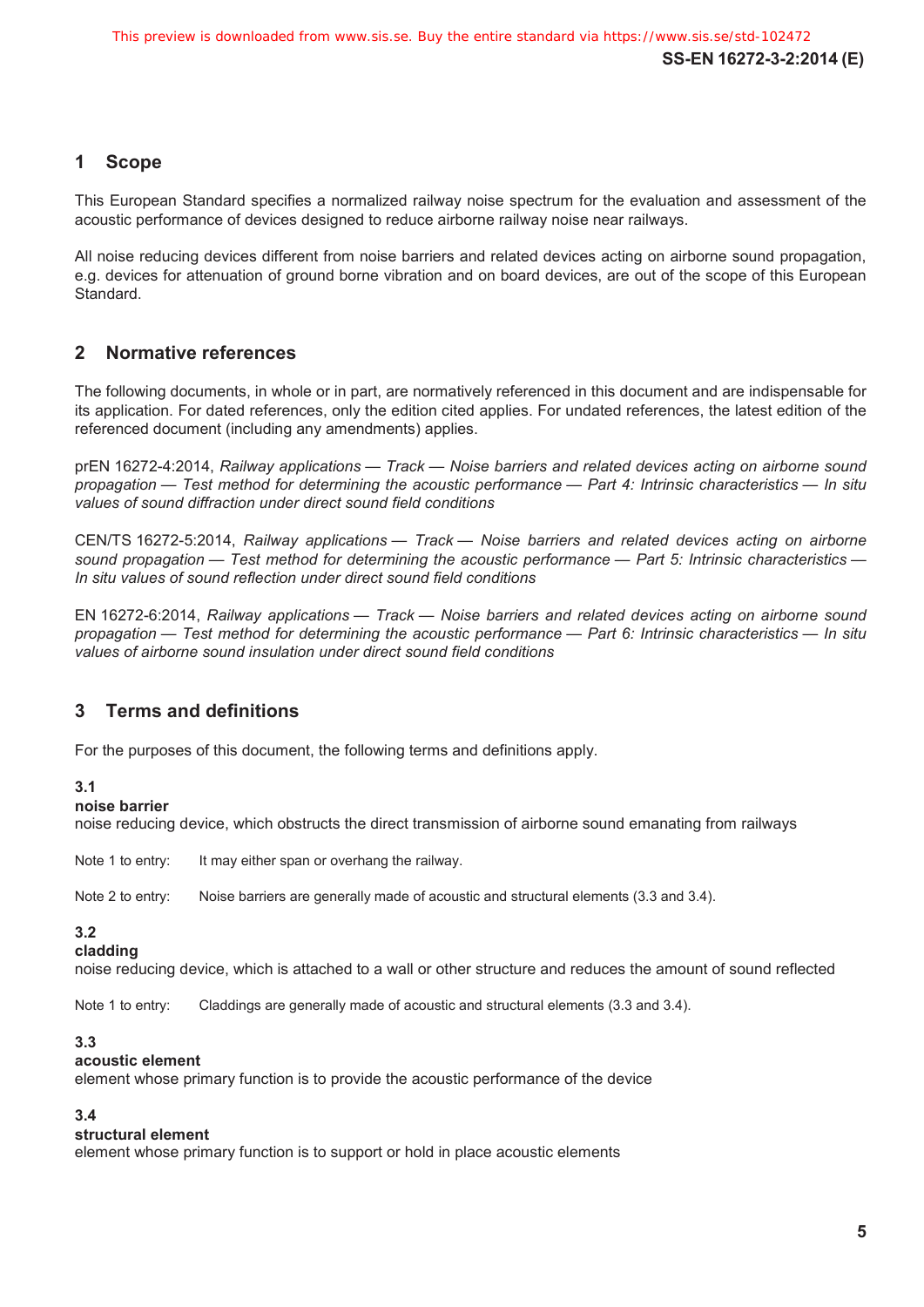**EN 16272-3-2:2014 (E) SS-EN 16272-3-2:2014 (E)** This preview is downloaded from www.sis.se. Buy the entire standard via https://www.sis.se/std-102472

Note 1 to entry: In some noise barriers the acoustic function and the structural function cannot be clearly separated and attributed to different components.

#### **3.5**

#### **added device**

added component that influences the acoustic performance of the original noise-reducing device (acting primarily on the diffracted energy)

#### **3.6**

#### **normalized railway noise spectrum**

spectrum that is used for the calculation of the acoustic performance of noise barriers and related devices acting on airborne sound propagation near railways, in terms of single-number ratings of sound reflection index, sound insulation index and sound diffraction index difference, as applicable

Note 1 to entry: The spectrum is expressed in terms of relative A-weighted sound pressure levels in decibels, for one-third octave bands, *Li*, in the frequency range from 100 Hz to 5 kHz.

#### **3.7**

#### **one-third octave bands level**

*L*i

relative A-weighted sound pressure levels in decibels, of a normalized railway noise spectrum for one-third octave bands with centre frequency range *f*<sup>i</sup>

#### **4 Normalized railway noise spectrum**

The normalized railway noise spectrum shown in Table 1 shall be used to assess the acoustic performance of noise barriers and related devices acting on airborne sound propagation near railways.